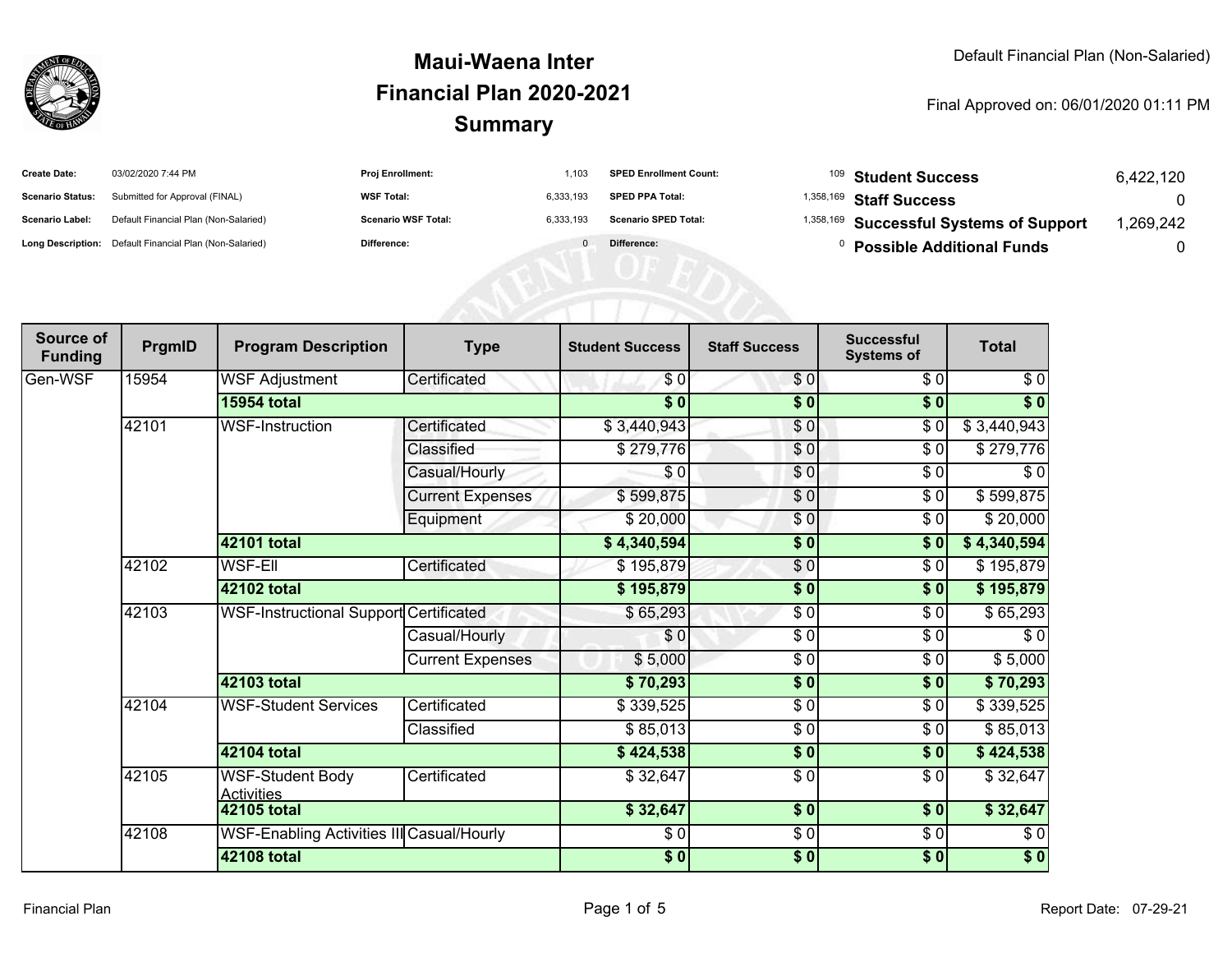

| Source of<br><b>Funding</b> | PrgmID           | <b>Program Description</b>                            | <b>Type</b>             | <b>Student Success</b> | <b>Staff Success</b> | <b>Successful</b><br><b>Systems of</b> | <b>Total</b>     |                  |
|-----------------------------|------------------|-------------------------------------------------------|-------------------------|------------------------|----------------------|----------------------------------------|------------------|------------------|
| Gen-WSF                     | 42112            | <b>WSF-School</b>                                     | Certificated            | \$0                    | \$0                  | \$517,123                              | \$517,123        |                  |
|                             |                  | Administration                                        | Classified              | $\overline{S}0$        | $\overline{60}$      | \$372,677                              | \$372,677        |                  |
|                             |                  |                                                       | Casual/Hourly           | $\overline{\$0}$       | $\overline{\$0}$     | $\overline{\$0}$                       | $\overline{\$0}$ |                  |
|                             |                  |                                                       | <b>Current Expenses</b> | \$0                    | $\sqrt{6}$           | \$2,000                                | \$2,000          |                  |
|                             |                  | <b>42112 total</b>                                    |                         | $\overline{\$0}$       | $\overline{\$0}$     | \$891,800                              | \$891,800        |                  |
|                             | 42113            | <b>WSF-School Facility</b>                            | Classified              | \$0                    | $\sqrt{0}$           | \$339,264                              | \$339,264        |                  |
|                             |                  | <b>Services</b>                                       | Casual/Hourly           | $\sqrt{6}$             | $\sqrt{6}$           | \$38,178                               | \$38,178         |                  |
|                             |                  |                                                       | <b>Current Expenses</b> | \$0                    | $\overline{\$0}$     | $\overline{30}$                        | $\overline{\$0}$ |                  |
|                             |                  |                                                       | Equipment               | \$0                    | \$0                  | $\sqrt{6}$                             | $\overline{\$0}$ |                  |
|                             |                  | <b>42113 total</b>                                    |                         | $\overline{\$0}$       | $\overline{\$0}$     | \$377,442                              | \$377,442        |                  |
|                             | Gen-WSF          |                                                       |                         | \$5,063,951            | $\overline{\$0}$     | \$1,269,242                            | \$6,333,193      |                  |
| Gen-SPED                    | 17101            | <b>SPED Ppa - Instruction</b>                         | Certificated            | \$979,395              | \$0                  | \$0                                    | \$979,395        |                  |
|                             |                  |                                                       | Classified              | \$378,774              | $\sqrt{0}$           | $\overline{30}$                        | \$378,774        |                  |
|                             |                  | <b>17101 total</b>                                    |                         | \$1,358,169            | $\overline{\$0}$     | $\overline{\$0}$                       | \$1,358,169      |                  |
|                             | 17131            | Special Education in<br>Regular Schools               | Certificated            | \$0                    | $\sqrt{0}$           | $\overline{30}$                        | $\overline{\$0}$ |                  |
|                             |                  |                                                       | Classified              | $\overline{S}0$        | $\overline{\$0}$     | $\overline{S}0$                        | $\overline{50}$  |                  |
|                             |                  | <b>17131 total</b>                                    |                         | $\overline{\$0}$       | $\overline{\$0}$     | $\overline{\$0}$                       | $\overline{\$0}$ |                  |
|                             | Gen-SPED         |                                                       |                         |                        | $\overline{\$0}$     | $\overline{\$0}$                       | \$1,358,169      |                  |
| Gen-Categ                   | 16807            | <b>Hawaiian Studies</b>                               | Casual/Hourly           | \$0                    | $\overline{60}$      | $\overline{S}0$                        | $\overline{50}$  |                  |
|                             |                  |                                                       | <b>Current Expenses</b> | \$0                    | $\sqrt{6}$           | $\overline{30}$                        | $\overline{$}0$  |                  |
|                             |                  | <b>16807 total</b>                                    |                         | $\overline{\$0}$       | $\overline{\$0}$     | $\overline{\$0}$                       | $\overline{\$0}$ |                  |
|                             | 45005            | Reach Program                                         | Casual/Hourly           | $\overline{S}0$        | $\sqrt{6}$           | $\overline{S}0$                        | $\overline{50}$  |                  |
|                             |                  |                                                       | <b>Current Expenses</b> | $\overline{\$0}$       | $\overline{\$0}$     | $\sqrt{6}$                             | $\overline{50}$  |                  |
|                             |                  | 45005 total                                           |                         | $\overline{\$0}$       | $\overline{\$0}$     | $\overline{\$0}$                       | $\overline{\$0}$ |                  |
|                             | <b>Gen-Categ</b> |                                                       |                         | $\overline{\$0}$       | $\overline{\$0}$     | $\overline{\$0}$                       | $\overline{\$0}$ |                  |
| Federal                     | 13025            | Middle School Uplink-DHS Casual/Hourly<br><b>FY19</b> |                         | $\overline{\$0}$       | $\sqrt{6}$           | $\sqrt{6}$                             | $\sqrt{6}$       |                  |
|                             |                  |                                                       | <b>Current Expenses</b> | $\overline{60}$        | $\sqrt{6}$           | $\overline{S}0$                        | $\overline{S}0$  |                  |
|                             |                  |                                                       | <b>13025 total</b>      |                        | $\overline{\$0}$     | $\overline{\$0}$                       | $\overline{\$0}$ | $\overline{\$0}$ |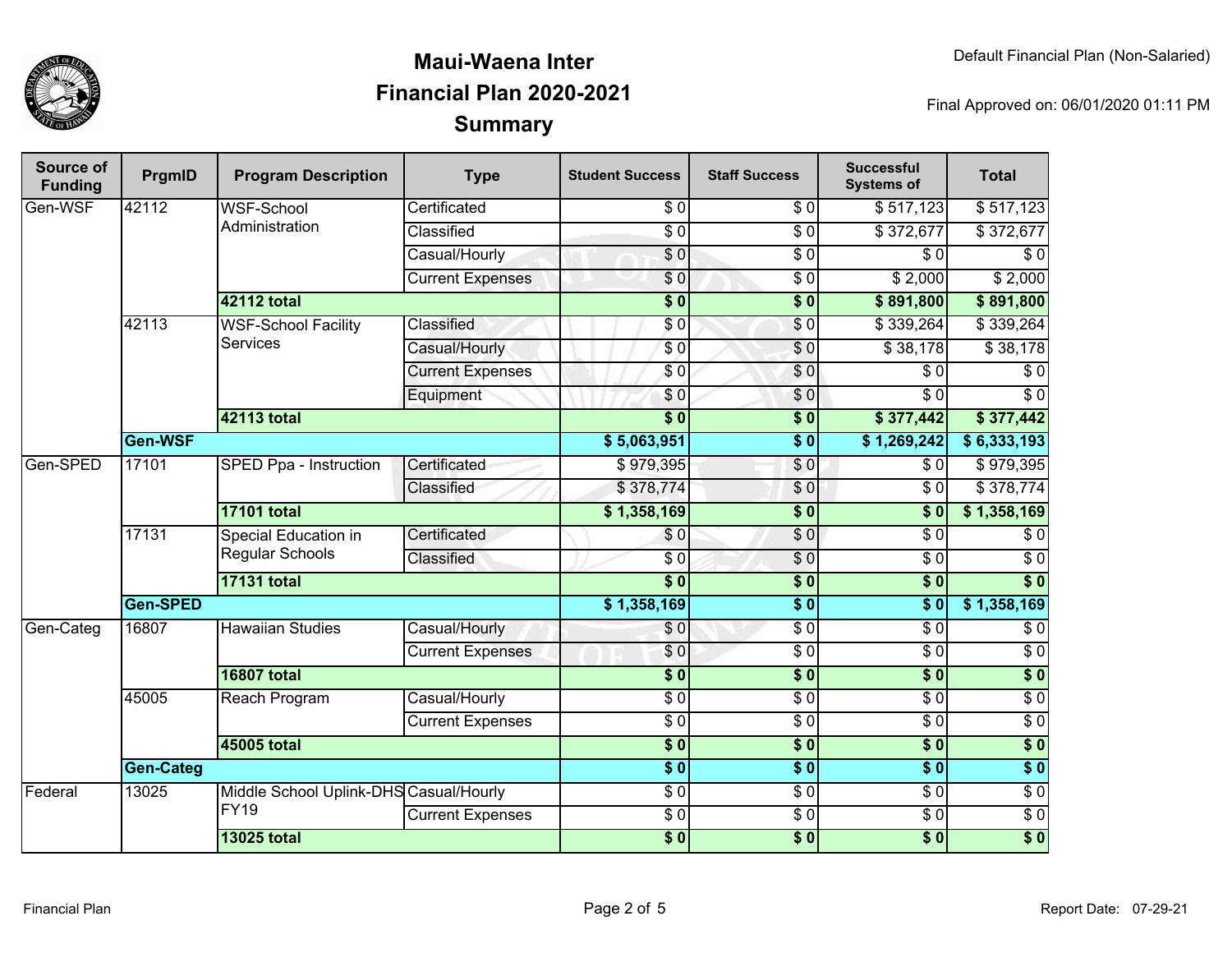

| Source of<br><b>Funding</b> | PrgmID                                        | <b>Program Description</b>                          | <b>Type</b>             | <b>Student Success</b> | <b>Staff Success</b> | <b>Successful</b><br><b>Systems of</b> | <b>Total</b>     |                  |
|-----------------------------|-----------------------------------------------|-----------------------------------------------------|-------------------------|------------------------|----------------------|----------------------------------------|------------------|------------------|
| Federal                     | 18085                                         | Essa Title III Language<br>Instruction              | Casual/Hourly           | \$0                    | \$0                  | \$0                                    | $\overline{\$0}$ |                  |
|                             |                                               |                                                     | <b>Current Expenses</b> | $\overline{60}$        | $\overline{50}$      | $\overline{30}$                        | $\overline{\$0}$ |                  |
|                             |                                               | <b>18085 total</b>                                  |                         | $\overline{\$0}$       | $\overline{\$0}$     | $\overline{\$0}$                       | $\overline{\$0}$ |                  |
|                             | 18902                                         | <b>ESEA Title I-Schools</b>                         | Casual/Hourly           | \$0                    | $\overline{50}$      | $\overline{\$0}$                       | $\overline{\$0}$ |                  |
|                             |                                               |                                                     | <b>Current Expenses</b> | \$0                    | $\overline{\$0}$     | $\overline{\$0}$                       | $\overline{\$0}$ |                  |
|                             |                                               | <b>18902 total</b>                                  |                         | $\overline{\$0}$       | $\overline{\$0}$     | $\overline{\$0}$                       | $\overline{\$0}$ |                  |
|                             | 18935                                         | <b>ESEA Title I-Parent</b><br>Engagement            | <b>Current Expenses</b> | $\overline{30}$        | \$0                  | $\overline{\$0}$                       | $\overline{S}0$  |                  |
|                             |                                               | <b>18935 total</b>                                  |                         | $\overline{\$0}$       | $\overline{\$0}$     | $\overline{\$0}$                       | $\overline{\$0}$ |                  |
|                             | 20657                                         | Essa Title IIa Targeted<br>Prof Dev                 | Casual/Hourly           | $\overline{\$}0$       | $\overline{\$0}$     | $\overline{\$0}$                       | $\overline{\$0}$ |                  |
|                             |                                               | <b>20657 total</b>                                  |                         | $\overline{\$0}$       | \$0                  | $\overline{\$0}$                       | $\overline{\$0}$ |                  |
|                             | 20659                                         | Essa Title IIa Prof Dev-<br><b>OCISS</b>            | Casual/Hourly           | \$0                    | \$0                  | $\overline{\$0}$                       | $\sqrt{6}$       |                  |
|                             |                                               | <b>20659 total</b>                                  |                         | $\overline{\$0}$       | $\sqrt{6}$           | $\overline{\$0}$                       | $\overline{\$0}$ |                  |
|                             | 20697                                         | Essa Title IIa Prof Dev                             | Casual/Hourly           | $\overline{\$}0$       | $\overline{S}0$      | $\overline{\$0}$                       | $\overline{60}$  |                  |
|                             |                                               | <b>20697 total</b>                                  |                         | $\overline{\bullet}$ 0 | $\overline{\$0}$     | $\overline{\$0}$                       | $\overline{\$0}$ |                  |
|                             | 20698                                         | Essa Title IIa Support<br>New Tchr & Prin           | Casual/Hourly           | $\sqrt{6}$             | $\overline{S}0$      | $\overline{\$0}$                       | $\overline{60}$  |                  |
|                             |                                               | <b>20698 total</b>                                  |                         | $\overline{\$0}$       | s <sub>0</sub>       | $\overline{\$0}$                       | \$0              |                  |
|                             |                                               | 35913<br><b>Sch Prgm Food Services</b>              |                         | Classified             | $\overline{\$0}$     | $\overline{\$0}$                       | $\overline{\$0}$ | $\overline{\$0}$ |
|                             |                                               |                                                     | Casual/Hourly           | \$0                    | $\overline{\$0}$     | $\overline{\$0}$                       | $\overline{\$0}$ |                  |
|                             |                                               | 35913 total                                         |                         | $\overline{\$}0$       | $\overline{\$0}$     | $\overline{\$}0$                       | $\overline{\$0}$ |                  |
|                             | Federal                                       |                                                     |                         | s <sub>0</sub>         | $\overline{\$0}$     | s <sub>0</sub>                         | $\overline{\$0}$ |                  |
| Gen-Cent                    | 35163<br><b>Food Services-General</b><br>Fund | Classified                                          | $\overline{\$0}$        | $\overline{\$0}$       | $\overline{\$0}$     | $\overline{\$0}$                       |                  |                  |
|                             |                                               |                                                     | Casual/Hourly           | $\overline{30}$        | $\overline{\$0}$     | $\overline{\$0}$                       | $\overline{\$0}$ |                  |
|                             |                                               | <b>35163 total</b>                                  |                         | $\overline{\$}0$       | $\overline{\$0}$     | $\overline{\$0}$                       | $\overline{\$0}$ |                  |
|                             | 37932                                         | Safety, Security &<br><b>Emergency Preparedness</b> | <b>Current Expenses</b> | $\overline{\$0}$       | $\overline{\$0}$     | $\overline{\$0}$                       | $\overline{\$0}$ |                  |
|                             |                                               | 37932 total                                         |                         | \$0                    | \$0                  | $\overline{\$0}$                       | \$0              |                  |
|                             | <b>Gen-Cent</b>                               |                                                     |                         | $\overline{\bullet}$   | $\overline{\$0}$     | $\overline{\$0}$                       | $\overline{\$0}$ |                  |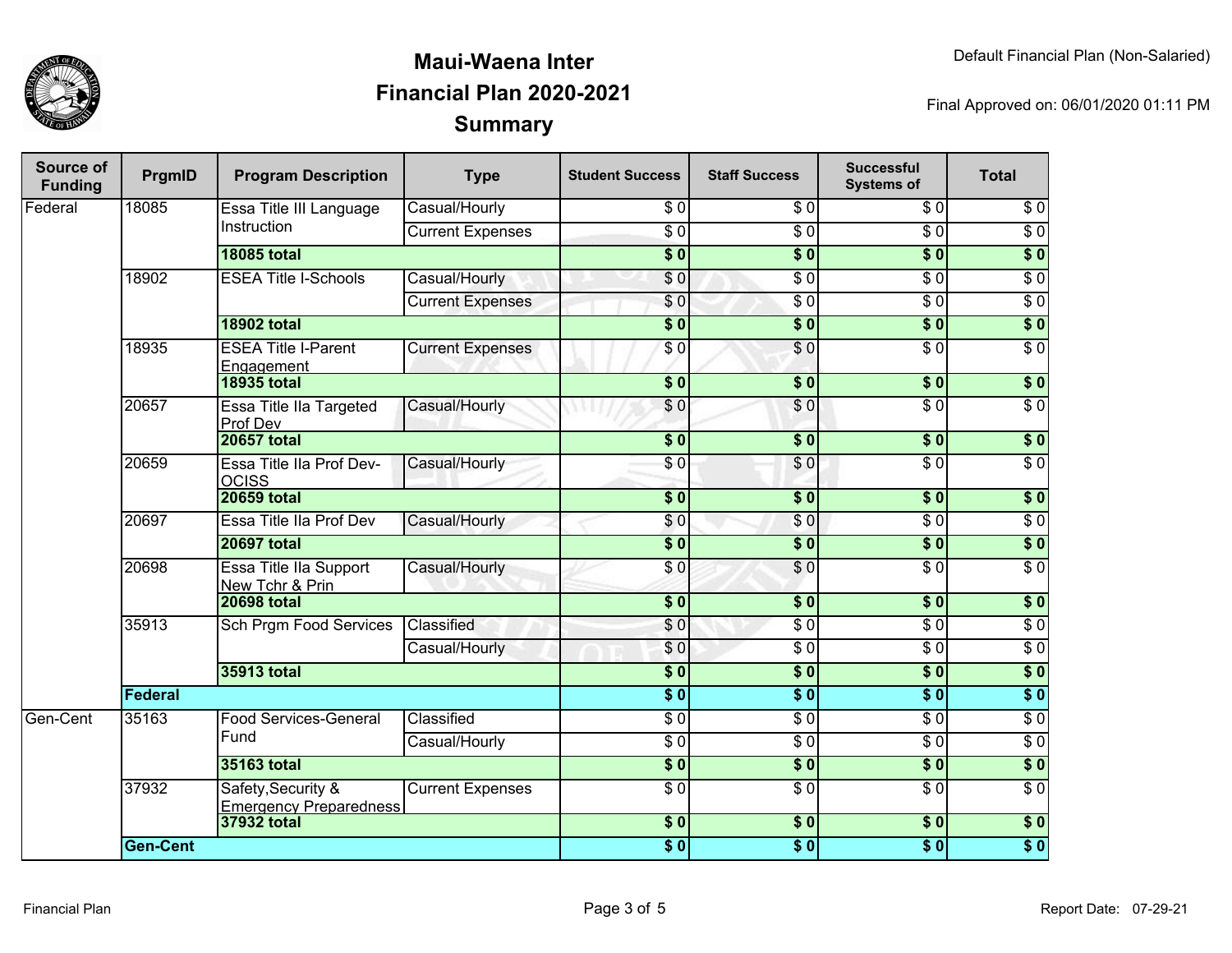

| Source of<br><b>Funding</b> | <b>PrgmID</b>  | <b>Program Description</b>                           | <b>Type</b>             | <b>Student Success</b> | <b>Staff Success</b> | <b>Successful</b><br><b>Systems of</b> | <b>Total</b>     |
|-----------------------------|----------------|------------------------------------------------------|-------------------------|------------------------|----------------------|----------------------------------------|------------------|
| Special                     | 15109          | <b>Reimb for Lost Curricular</b><br><b>Materials</b> | <b>Current Expenses</b> | \$0                    | \$0                  | \$0]                                   | \$0              |
|                             |                | <b>15109 total</b>                                   |                         | \$0                    | \$0                  | \$0                                    | \$0              |
|                             | 19062          | DOD-Fed Connected<br>Student Incentive               | <b>Current Expenses</b> | \$0                    | $\overline{\$0}$     | \$0                                    | $\overline{\$0}$ |
|                             |                | <b>19062 total</b>                                   |                         | $\sqrt{6}$             | $\overline{\$0}$     | $\overline{\$0}$                       | \$0              |
|                             | 35304          | <b>Food Services-Special</b><br><b>Fund</b>          | <b>Current Expenses</b> | \$0                    | \$0                  | \$0                                    | $\sqrt{6}$       |
|                             |                | 35304 total                                          |                         | \$0                    | \$0                  | \$0                                    | $\overline{\$}0$ |
|                             | 37307          | Use of School Facilities -<br>School                 | <b>Current Expenses</b> | \$0                    | \$0                  | \$0                                    | \$0              |
|                             |                |                                                      | Equipment               | \$0                    | \$0                  | \$0                                    | $\sqrt{6}$       |
|                             |                | 37307 total                                          |                         | \$0                    | \$0                  | \$0                                    | $\sqrt{50}$      |
|                             | <b>Special</b> |                                                      | $\overline{\$0}$        | \$0                    | \$0                  | $\sqrt{50}$                            |                  |
| <b>Trust</b>                | 21500          | Olelo-Ed Prog Pub<br><b>Access Tv</b>                | <b>Current Expenses</b> | \$0                    | \$0                  | \$0]                                   | $\sqrt{6}$       |
|                             |                | <b>21500 total</b>                                   |                         | \$0                    | \$0                  | \$0                                    | \$0              |
|                             | <b>Trust</b>   |                                                      |                         | \$0                    | \$0]                 | \$0                                    | \$0              |
| <b>Grand Total</b>          |                |                                                      |                         | \$6,422,120            | \$0                  | \$1,269,242                            | \$7,691,362      |